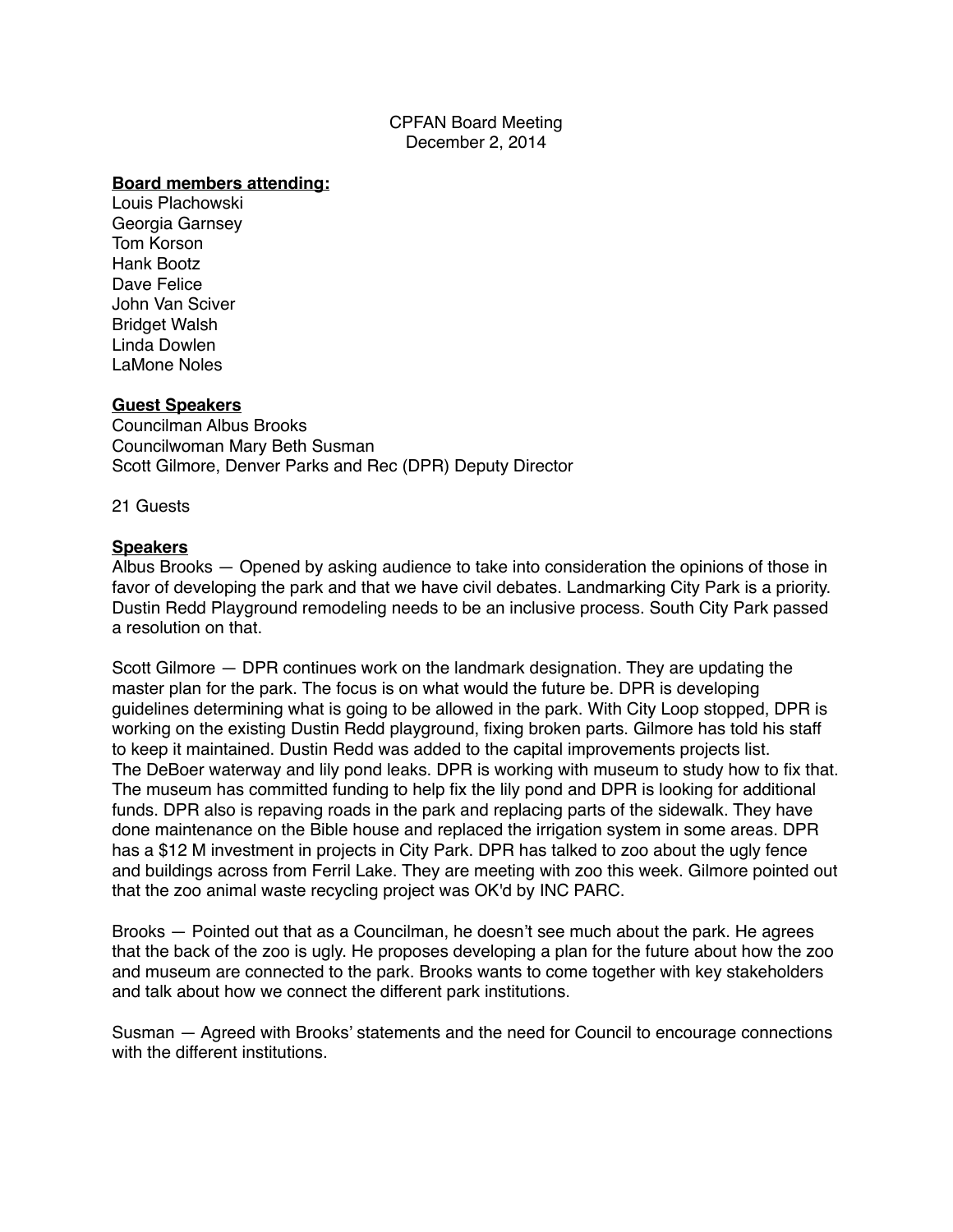Members of the audience commented that a structural process for zoo and museum are needed so people have a voice.

# **City Park Landmarking Report**

Georgia Garnsey — The City Loop project was an unfortunate incident and wrong for city park. She continues to work with the City Park Landmarking committee. They are using the 2001 Tina Bishop master plan for park as a reference. Civic Center Park has both national and local designation. Local designation gives the landmarking teeth. The committee is talking about agreed upon standards. There is a need for intensive outreach to the community to help them understand the designations, what they do and don't do. Garnsey said it is unusual to have a charter that gives the manager of Parks and Recreation veto power. Gilmore said design guidelines for Civic Center Park cost \$800,000, but Garnsey related discussions within the Designation Exploratory Committee about the very real possibility of creating shorter, more succinct Design Guidelines for City Park that would also incorporate the quantity of information already included in existing documents like the 2001 Master Plan and several others. Design Guidelines along these lines could well cost under \$100,000. She said that robust fundraising with the support of CP Brooks' office was already underway. Having Historic Designation for City Park would trigger comment when changes are proposed.

Members of the audience indicated that there is a need for different groups in neighborhoods to be involved. The process should be inclusive with quality time spent developing guidelines. The only real cost is time, time spent in public meetings.

# **General Park Discussion**

Gilmore — There have been specific forests for specific parts of the park but the Ash trees are endangered by the Emerald Ash Borer (a destructive insect). It's a big impact since 30 percent of trees in City Park are ash trees.

Nancy Francis — Admonished city officials to listen to public knowledge available. There are many with deep expertise. Before City Park Alliance was formed, there was a committee brought together under Tina Bishop, a city park task force. There were at least four neighborhood meetings on designs of the parking garage under that committee. But there is no avenue or interest for input now.

Susman — Noted that CPFAN's activities will be a catalyst for communication. The zoo is asking for a lot of dollars. They were asked about what outreach was done for waste project. They cited a number of meetings with RNOs and an invitation to tour the project area. The zoo plans a beautification project for the fence on the south side. A meeting on the project is scheduled the following morning. Susman thanked the group for the great dialog and many constructive comments.

Brooks — Promised a future task force with representatives from CPFAN, RNOs, Parks and Rec, the museum and zoo. He hopes for a vision and strategy. He proposed a community meeting about all of this in February or March.

### **Business**

• Approved the minutes of the last meeting